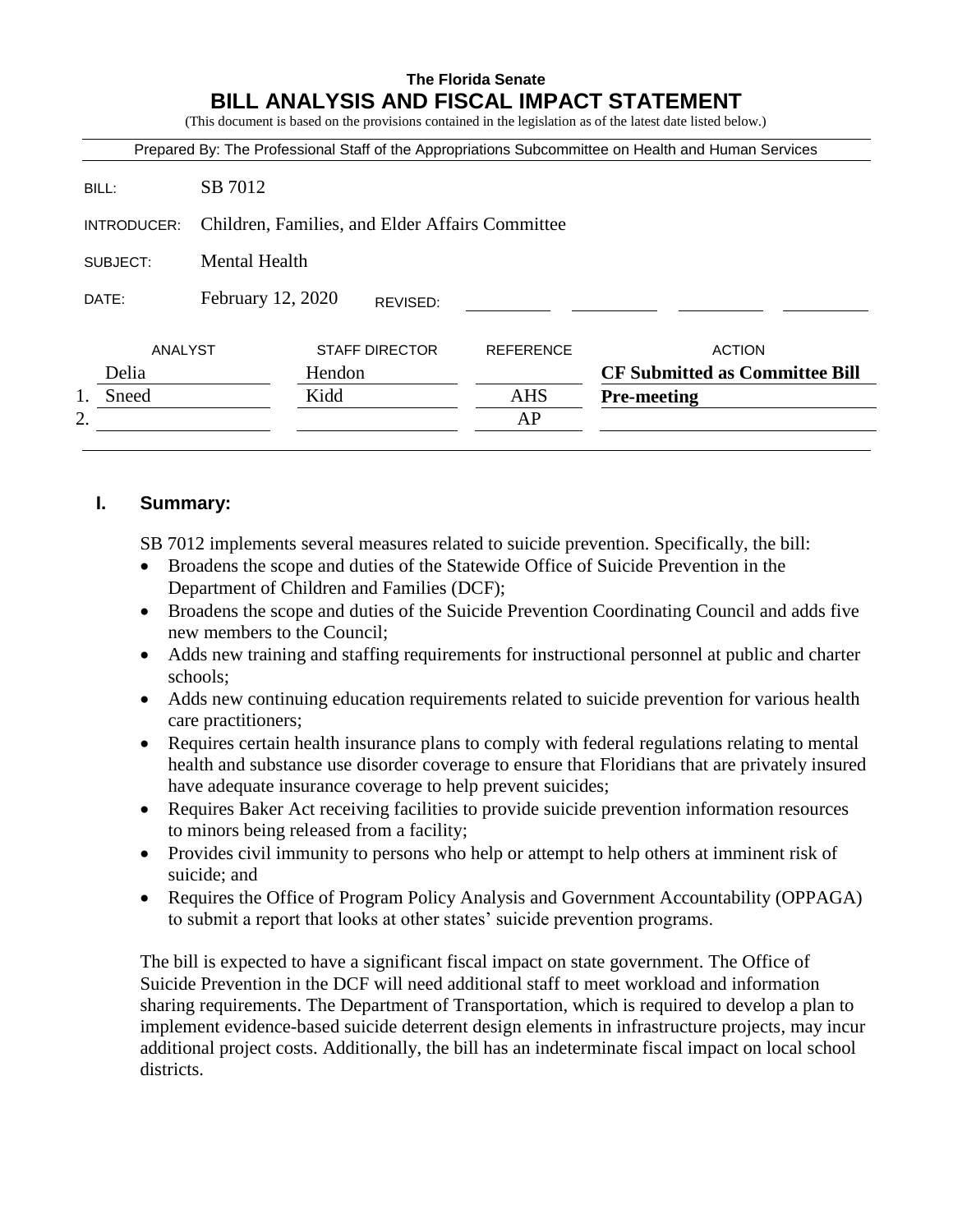The bill takes effect July 1, 2020.

## **II. Present Situation:**

Suicide is a major public health issue and a leading cause of death nationally,<sup>1</sup> with complex causes such as mental health and substance use disorders, painful losses, exposure to violence, and social isolation.<sup>2</sup> Suicide rates increased in nearly every state from 1999 through  $2016$ .<sup>3</sup> In 2017, suicide was the second leading cause of death nationwide for persons aged 10–14, 15–19, and  $20-24$ <sup>4</sup>. After stable trends from 2000 to 2007, suicide rates for persons aged  $10-24$ increased 56 percent from 2007 (6.8 per 100,000 persons) to 2017 (10.6 per 100,000 persons).<sup>5</sup>

While suicide is often characterized as a response to a single event or set of circumstances, suicide is the result of complex interactions among neurobiological, genetic, psychological, social, cultural, and environmental risk and protective factors.<sup>6</sup> The factors that contribute to any particular suicide are diverse; therefore, efforts related to suicide prevention must incorporate multiple approaches.<sup>7</sup>

In Florida, the rate of suicides increased by 10.6 percent from 1996 to  $2016$ .<sup>8</sup> According to the 2017 Florida Morbidity Statistics Report, the total number of deaths due to suicide in Florida was 3,187 in 2017, a slight increase from  $3,122$  in 2016.<sup>9</sup> Suicide was the eighth leading cause of death in Florida, and the suicide rate per 100,000 population was  $15.5^{10}$  This is a slight increase from 2016 (15.4).<sup>11</sup> Suicide was the second leading cause of death for individuals within the 25-34 age group in 2017, similar to the national ranking of 2016, and the third leading cause of death for individuals within 15-24 age group. Suicide was the fourth leading cause of death for individuals within the 5-14, 35-44, and 45-54 age groups.<sup>12</sup>

<sup>6</sup> *Supra* at note 1.

 $\overline{a}$ 

<sup>8</sup> *Supra* at note 2.

<sup>12</sup> *Id*.

<sup>1</sup> Heron M. *Deaths: Leading Causes for 2017*. National Vital Statistics Reports; Vol. 68 No 6. Hyattsville, MD: National Center for Health Statistics. 2019.

<sup>2</sup> Substance Abuse and Mental Health Service Administration, *Suicide Prevention,* available at: <https://www.samhsa.gov/suicide-prevention> (last visited November 7, 2019) and Centers for Dis

<sup>3</sup> Centers for Disease Control and Prevention, *Suicides Rising Across the U.S.* (June 7, 2018), available at:

<https://www.cdc.gov/vitalsigns/suicide/index.html> (last visited November 6, 2019).

<sup>4</sup> *Supra* note 1.

<sup>5</sup> Heron M., Curtin, S., *Death Rates Due to Suicide and Homicide Among Persons Aged 10-24: United States, 2007-2017.* U.S. Department of Health and Human Services, Centers for Disease Control and Prevention National Center for Health Statistics, available at: <https://www.cdc.gov/nchs/data/databriefs/db352-h.pdf> (last visited November 6, 2019).

<sup>7</sup> *Id*.

<sup>9</sup> Florida Department of Health, *2017 Florida Morbidity Statistics Report*, 2017, available at

[http://www.floridahealth.gov/diseases-and-conditions/disease-reporting-and-management/disease-reporting-and-](http://www.floridahealth.gov/diseases-and-conditions/disease-reporting-and-management/disease-reporting-and-surveillance/data-and-publications/_documents/2017-annual-morbidity-statistics-report.pdf)

[surveillance/data-and-publications/\\_documents/2017-annual-morbidity-statistics-report.pdf](http://www.floridahealth.gov/diseases-and-conditions/disease-reporting-and-management/disease-reporting-and-surveillance/data-and-publications/_documents/2017-annual-morbidity-statistics-report.pdf) (last visited November 8, 2019).  $\overline{^{10}}$  *Id*.

<sup>11</sup> *Id*.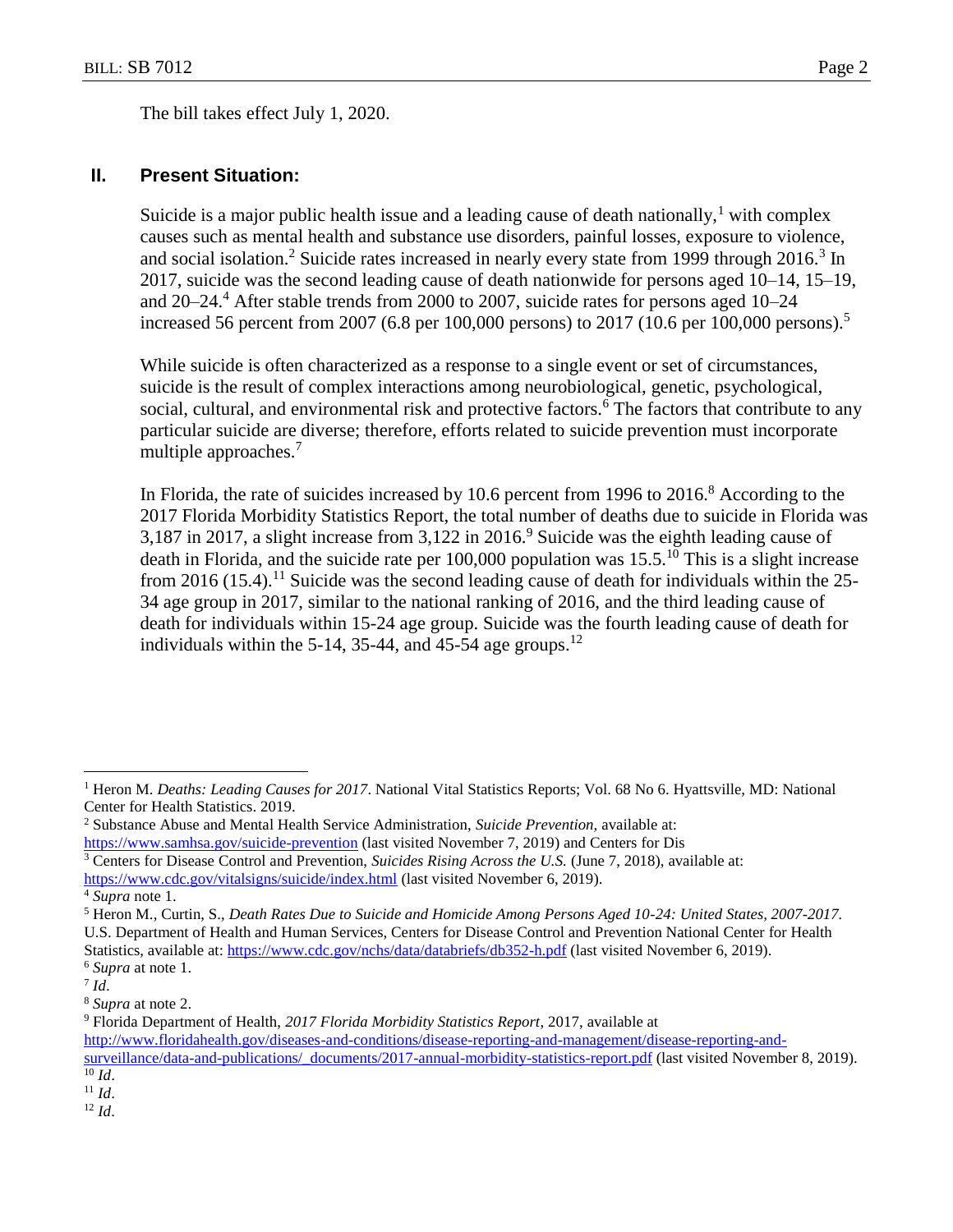### **Statewide Office for Suicide Prevention**

The Statewide Office of Suicide Prevention (Statewide Office), which is housed within the Department of Children and Families (DCF), <sup>13</sup> must coordinate education and training curricula in suicide prevention efforts for law enforcement personnel, first responders to emergency calls, health care providers, school employees, and others who may have contact with persons at risk of suicide. <sup>14</sup>

The Statewide Office is allowed to seek and accept grants or funds from federal, state, or local sources to support the operation and defray the authorized expenses of the Statewide Office and the Suicide Prevention Coordinating Council.<sup>15</sup>

### **Suicide Prevention Coordinating Council**

The Suicide Prevention Coordinating Council (Council) is located within the DCF and develops strategies for preventing suicide and advises the Statewide Office regarding the development of a statewide plan for suicide prevention. A report on the plan is prepared and presented annually to the Governor, the President of the Senate, and the Speaker of the House of Representatives.<sup>16</sup>

The Council is currently comprised of 27 voting members and 1 nonvoting member. Thirteen of the members are appointed by the director of the Statewide Office, four are appointed by the Governor, and ten are state agency directors or their designees.<sup>17</sup>

### **First-Episode Psychosis**

The term "psychosis" is used to describe a condition that affects the mind and generally involves some loss of contact with reality. Psychosis can include hallucinations (seeing, hearing, smelling, tasting, or feeling something that is not real), paranoia, delusions (believing something that is not real even when presented with facts), or disordered thoughts and speech.<sup>18</sup> Psychosis may be caused by medications or alcohol or drug abuse but can also be a symptom of mental illness or a physical condition.<sup>19</sup>

Psychosis affects people from all walks of life. Approximately three out of 100 people will experience psychosis at some time in their lives, often beginning when a person is in their late teens to mid-twenties.<sup>20</sup> Researchers are still learning about how and why psychosis develops, but it is generally thought to be triggered by a combination of genetic predisposition and life

<sup>13</sup> Ch. 2011-51, L.O.F.; Section 14.2019, F.S.

<sup>&</sup>lt;sup>14</sup> Section 14.2019, F.S.

<sup>15</sup> *Id.*

<sup>16</sup> Section 14.20195, F.S.

<sup>17</sup> *Id.*

<sup>18</sup> National Institute of Mental Health, *Fact Sheet: First Episode Psychosis*, available at:

<https://www.nimh.nih.gov/health/topics/schizophrenia/raise/fact-sheet-first-episode-psychosis.shtml> (last visited November 7, 2019).

<sup>19</sup> *Id*.

<sup>20</sup> *Id*.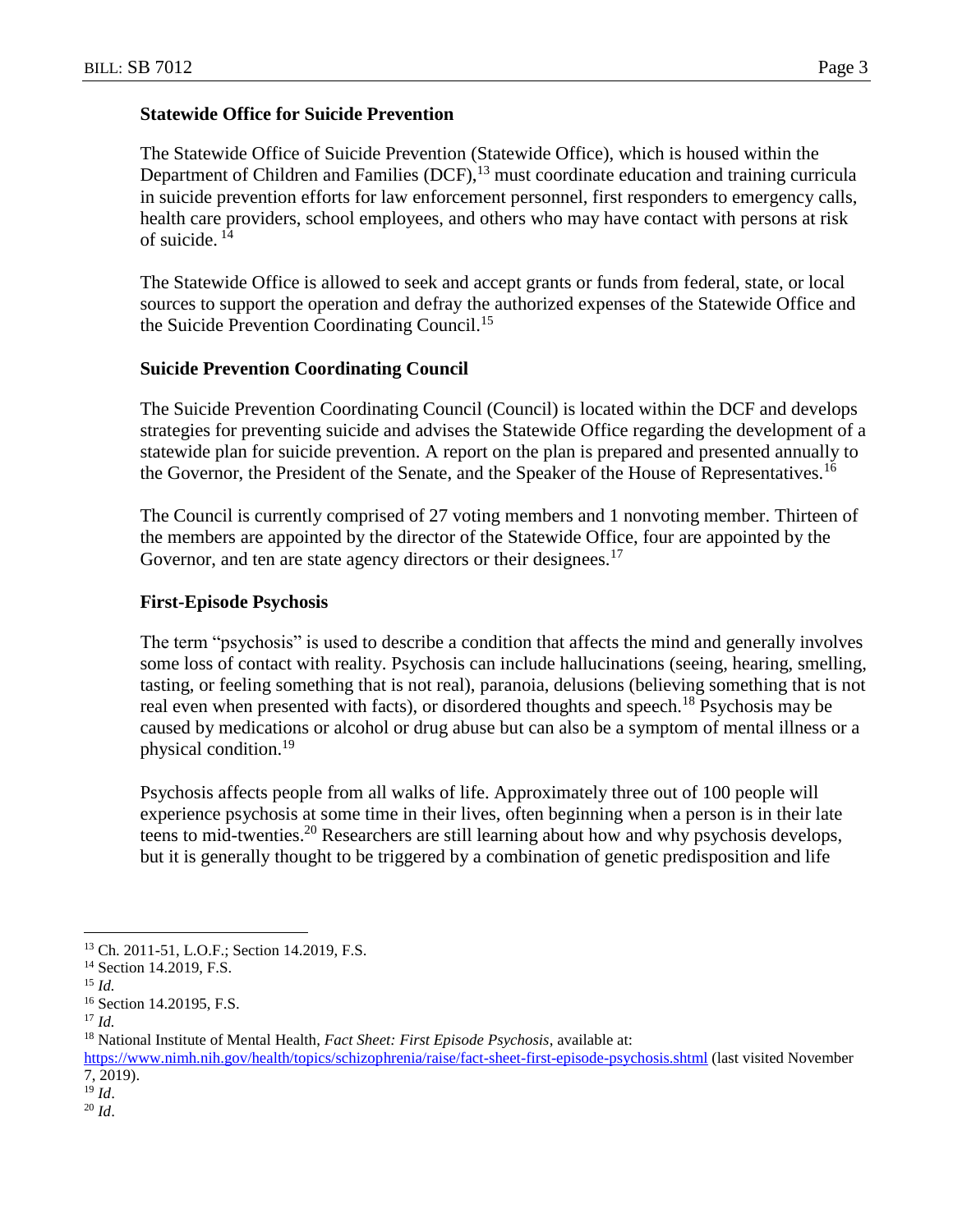stressors during critical stages of brain development.<sup>21</sup> Risk factors that may contribute to the development of psychosis include stressors such as physical illness, substance use, and psychological or physical trauma.<sup>22</sup>

Early psychosis, known as "first-episode psychosis," is the most important time to connect an individual with treatment.<sup>23</sup> Studies have shown that it is common for a person to experience psychotic symptoms for more than a year before ever receiving treatment.<sup>24</sup> Reducing the duration of untreated psychosis is critical to improving a person's chance of recovery. The most effective treatment for early psychosis is coordinated specialty care, which uses a team-based approach with shared decision-making that focuses on working with individuals to reach their recovery goals.<sup>25</sup>

Programs that provide coordinated specialty care are often called first-episode psychosis (FEP) programs. Studies show that young people who engage in FEP programs have greater improvement in their symptoms, stay in treatment longer, are more likely to stay in school or working, and are more connected socially than those who receive standard mental care.<sup>26</sup>

### **Veterans and Mental Health**

### *Mental Health Among Veterans*

According to the National Center for Post-Traumatic Stress Disorder, between 11 and 20 percent of veterans who served in Operations Iraqi Freedom and Enduring Freedom have Post-Traumatic Stress Disorder (PTSD) in a given year.<sup>27</sup> Additionally, 12 percent of Gulf War Veterans and 15 percent of Vietnam Veterans have PTSD, and up to 30 percent of Vietnam Veterans will have PTSD in their lifetime.<sup>28</sup> Statistics on depression in veterans vary, but it is estimated that between 2 and 10 percent of servicemembers return from active military operations with major depression.<sup>29</sup>

The 2019 National Veteran Suicide Prevention Annual Report published by the United States Department of Veterans Affairs (USDVA) details veteran deaths from suicide from 2005 to

<sup>21</sup> National Alliance on Mental Illness, *What is Early and First-Episode Psychosis?*( July 2016), available at: <https://www.nami.org/NAMI/media/NAMI-Media/Images/FactSheets/What-is-Early-and-First-Episode-Psychosis.pdf> (last visited November 7, 2019).

<sup>22</sup> *Id.*

<sup>23</sup> *Id*.

<sup>24</sup> *Supra* note 18.

<sup>25</sup> *Supra* note 21.

<sup>26</sup> *First Episode Psychosis Programs: A Guide to State Expansion*, National Alliance on Mental Illness, p. 4, (Feb. 2017), available at: [https://www.nami.org/getattachment/Extranet/Advocacy/FEP-State-Advocacy-Toolkit/FEP-State-Advocacy-](https://www.nami.org/getattachment/Extranet/Advocacy/FEP-State-Advocacy-Toolkit/FEP-State-Advocacy-Guide.pdf)[Guide.pdf](https://www.nami.org/getattachment/Extranet/Advocacy/FEP-State-Advocacy-Toolkit/FEP-State-Advocacy-Guide.pdf) (last visited November 7, 2019).

<sup>27</sup> National Center for PTSD, *How Common is PTSD? PTSD and the Military*, available at [https://www.ptsd.va.gov/understand/common/common\\_veterans.asp](https://www.ptsd.va.gov/understand/common/common_veterans.asp) (last visited November 6, 2019).  $^{28}$  *Id.* 

<sup>29</sup> RAND Center for Military Health Policy Research, *Invisible Wounds of War: Psychological and Cognitive Injuries, Their Consequences, and Services to Assist Recovery*, at 54 (Terri Tanielian and Lisa H. Jaycox, Eds.) (2008), available at [http://www.rand.org/pubs/monographs/2008/RAND\\_MG720.pdf](http://www.rand.org/pubs/monographs/2008/RAND_MG720.pdf) (last visited November 6, 2019).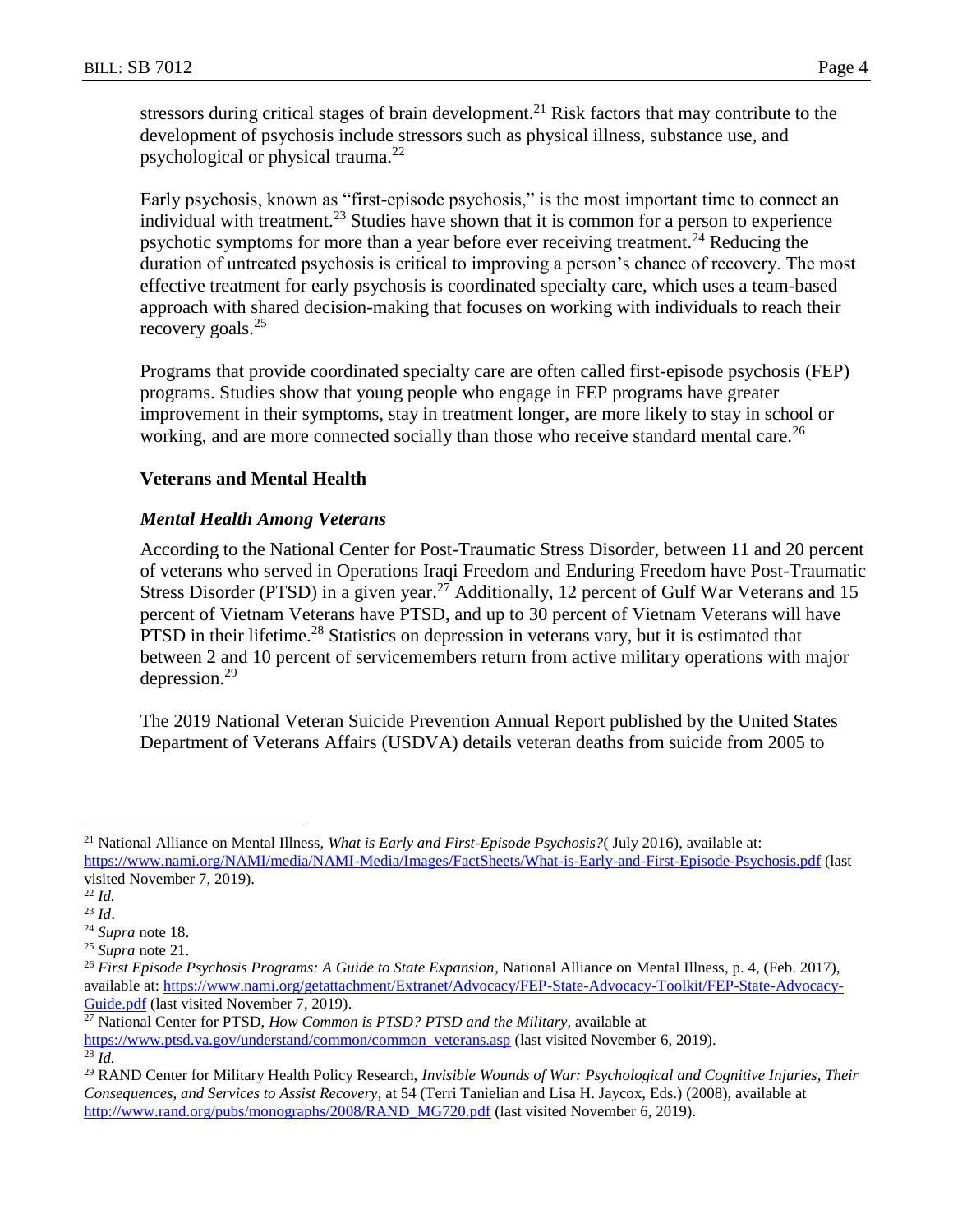$2017<sup>30</sup>$  During that time span, veteran suicides increased from 5,787 in 2005 to 6,139 in 2017.<sup>31</sup> The annual number of veteran suicide deaths has exceeded  $6,000$  every year since  $2008$ ,  $32$  and the annual number of veteran suicide deaths increased by 129 from  $2016$  to  $2017$ .<sup>33</sup>

#### **Federal Mental Health Parity Laws**

#### *Commercial Plans*

Prior to 1996, health insurance coverage for mental illness was generally not as comprehensive as coverage for medical and surgical benefits. In response, the Mental Health Parity Act<sup>34</sup> (MHPA) was enacted in 1996, which requires parity of medical and surgical benefits with mental health benefits for annual and aggregate lifetime limits of large group plans.

In 2008, Congress passed the Mental Health Parity and Addiction Equity Act<sup>35</sup> (MHPAEA), which generally applies to large group health plans.<sup>36</sup> The MHPAEA expanded parity of coverage to include treatment of substance use disorders, financial requirements, treatment limitations, and in- and out-of-network coverage if a plan provided coverage for mental illness.<sup>37</sup> Like the MHPA, the MHPAEA does not require large group plans to provide benefits for mental health or substance use disorders. The MHPAEA contains a cost exemption, which allows a group health plan to receive a waiver, exempting them from some of the key requirements, if the plan demonstrates that costs increased at least 1 percent because of compliance.<sup>38</sup>

In 2010, the Patient Protection and Affordable Care Act<sup>39</sup> (PPACA) amended the MHPAEA to apply the provisions to individual health insurance coverage. The PPACA mandates that qualified health insurance must provide coverage of 10 essential health benefits,  $40$  including coverage for mental health and substance use disorders for individual and small group qualified health plans. The final rule, implementing these provisions, generally requires health insurers offering health insurance coverage in the individual and small group markets to comply with the

<sup>30</sup> U.S. Department of Veterans Affairs, *2019 National Veteran Suicide Prevention Annual Report,* 2019, available at [https://www.mentalhealth.va.gov/docs/data-](https://www.mentalhealth.va.gov/docs/data-sheets/2019/2019_National_Veteran_Suicide_Prevention_Annual_Report_508.pdf)

[sheets/2019/2019\\_National\\_Veteran\\_Suicide\\_Prevention\\_Annual\\_Report\\_508.pdf](https://www.mentalhealth.va.gov/docs/data-sheets/2019/2019_National_Veteran_Suicide_Prevention_Annual_Report_508.pdf) (last visited November 6, 2019).  $\overline{\int^{31}Id.}$ 

<sup>32</sup> *Id*.

<sup>33</sup> *Id*.

<sup>35</sup> Pub. L. No. 110-343.

<sup>35</sup> Pub. L. No. 110-343.

<sup>&</sup>lt;sup>36</sup> See final regulations available at<http://www.gpo.gov/fdsys/pkg/FR-2013-11-13/pdf/2013-27086.pdf> (last viewed November 7, 2019).

<sup>37</sup> 45 CFR ss. 146 and 160.

<sup>&</sup>lt;sup>38</sup> Plans and issuers that make changes to comply with MHPAEA and incur an increased cost of at least 2 percent in the first year that MHPAEA applies to the plan or coverage or at least 1 percent in any subsequent plan year may claim an exemption from MHPAEA based on their increased cost. If such a cost is incurred, the plan or coverage is exempt from MHPAEA requirements for the plan or policy year following the year the cost was incurred. The plan sponsors or issuers must notify the plan beneficiaries that MHPAEA does not apply to their coverage. These exemptions last 1 year. After that, the plan or coverage is required to comply again; however, if the plan or coverage incurs an increased cost of at least 1 percent in that plan or policy year, the plan or coverage could claim the exemption for the following plan or policy year.

<sup>39</sup> Pub. L. No.111-148, as amended by Pub. L. No. 111-152.

<sup>40</sup> 45 CFR s. 156.115.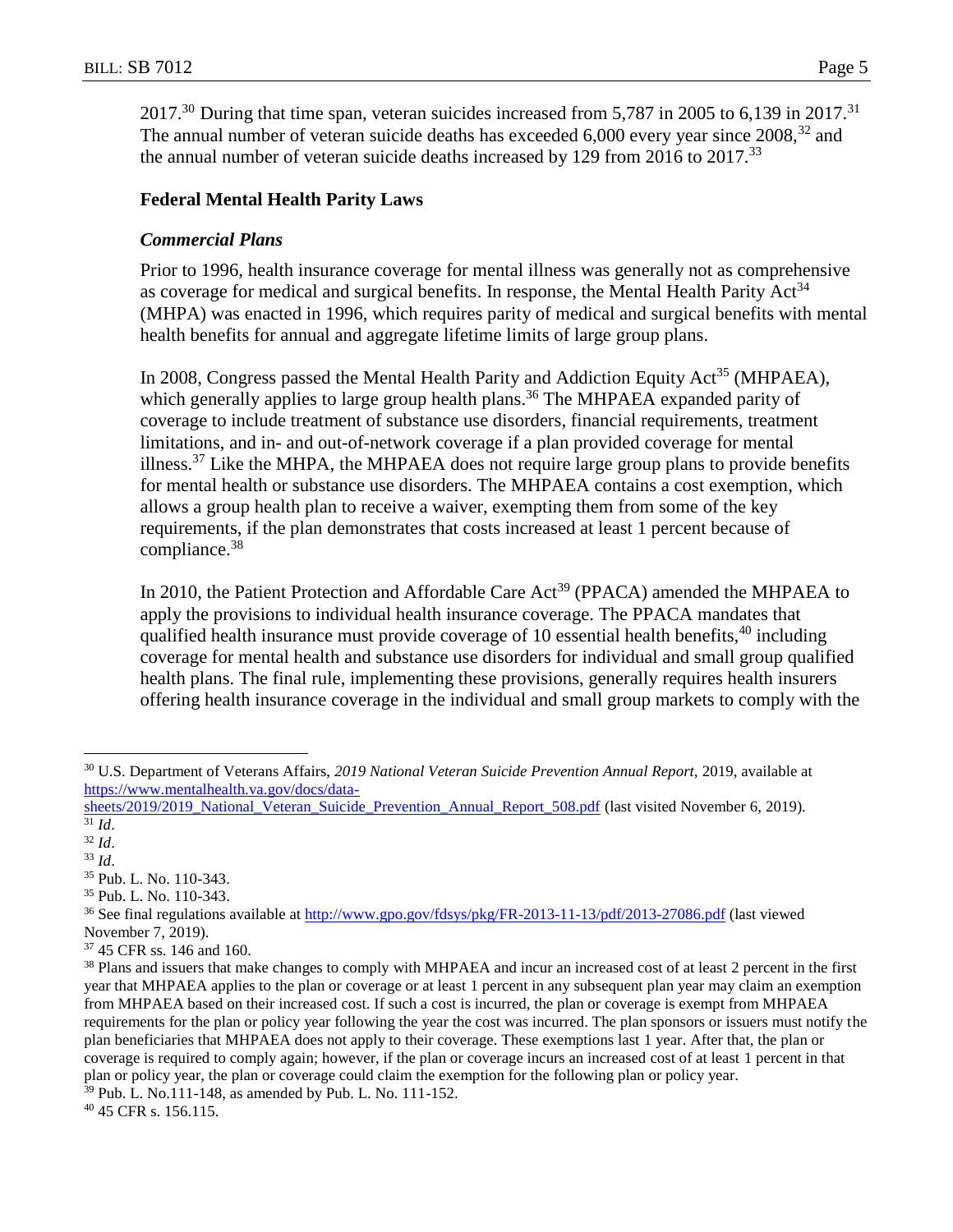requirements of the MHPAEA regulations in order to satisfy the essential health benefit requirement. 41

### **The Office of Insurance Regulation**

The Florida Office of Insurance Regulation (OIR) licenses and regulates insurers, health maintenance organizations (HMOs), and other risk-bearing entities.<sup>42</sup> The Agency for Health Care Administration (AHCA) regulates the quality of care provided by HMOs under part III of ch. 641, F.S. Before receiving a certificate of authority from the OIR, an HMO must receive a Health Care Provider Certificate from AHCA.<sup>43</sup> As part of the certification process used by the agency, an HMO must provide information to demonstrate that the HMO has the ability to provide quality of care consistent with the prevailing standards of care.<sup>44</sup>

The OIR reviews health insurance policies and contracts for compliance with MHPAEA. The OIR communicates any violations of MHPAEA to the insurer or HMO. If the insurer or HMO fails to correct the issue, the OIR would refer the issue to the appropriate federal regulator as a possible violation of federal law.

### *Coverage for Mental and Nervous Disorders*

Section 627.668, F.S., requires insurers and HMOs offering group coverage to make available optional coverage for mental and nervous disorders for an appropriate additional premium that would include benefits delineated in this section.

### *Coverage for Substance Abuse*

Section 627.669, F.S., requires insurers and HMOs offering group coverage to make available optional coverage for substance abuse that would include benefits listed in the section.

### **Continuing Education Requirements for Health Care Practitioners**

Compliance with continuing education (CE) requirements is a condition of renewal of licensure for health care practitioners. Boards, or the Department of Health (DOH) when there is no board, require each licensee to demonstrate competency by completing CEs during each licensure cycle. The number of required CE hours varies by profession. The requirements for CEs may be found in ch. 456, F.S., professional practice acts, administrative rules, or a combination of these references. Failure to comply with CE requirements may result in disciplinary action against the licensee, in accordance with the disciplinary guidelines established by the applicable board, or the DOH if there is no board.

The DOH or boards, when applicable, monitor heath care practitioner's compliance with the CE requirements in a manner required by statute. The statutes vary as to the required method to use. For example, the DOH or a board, when applicable, may have to randomly select a licensee to

<sup>41</sup> *See* 45 CFR 147.150 and 156.115 (78 FR 12834, Feb. 25, 2013).

<sup>42</sup> Section 20.121(3)(a), F.S.

 $43$  Section 641.21(1), F.S.

<sup>44</sup> Section 641.495, F.S.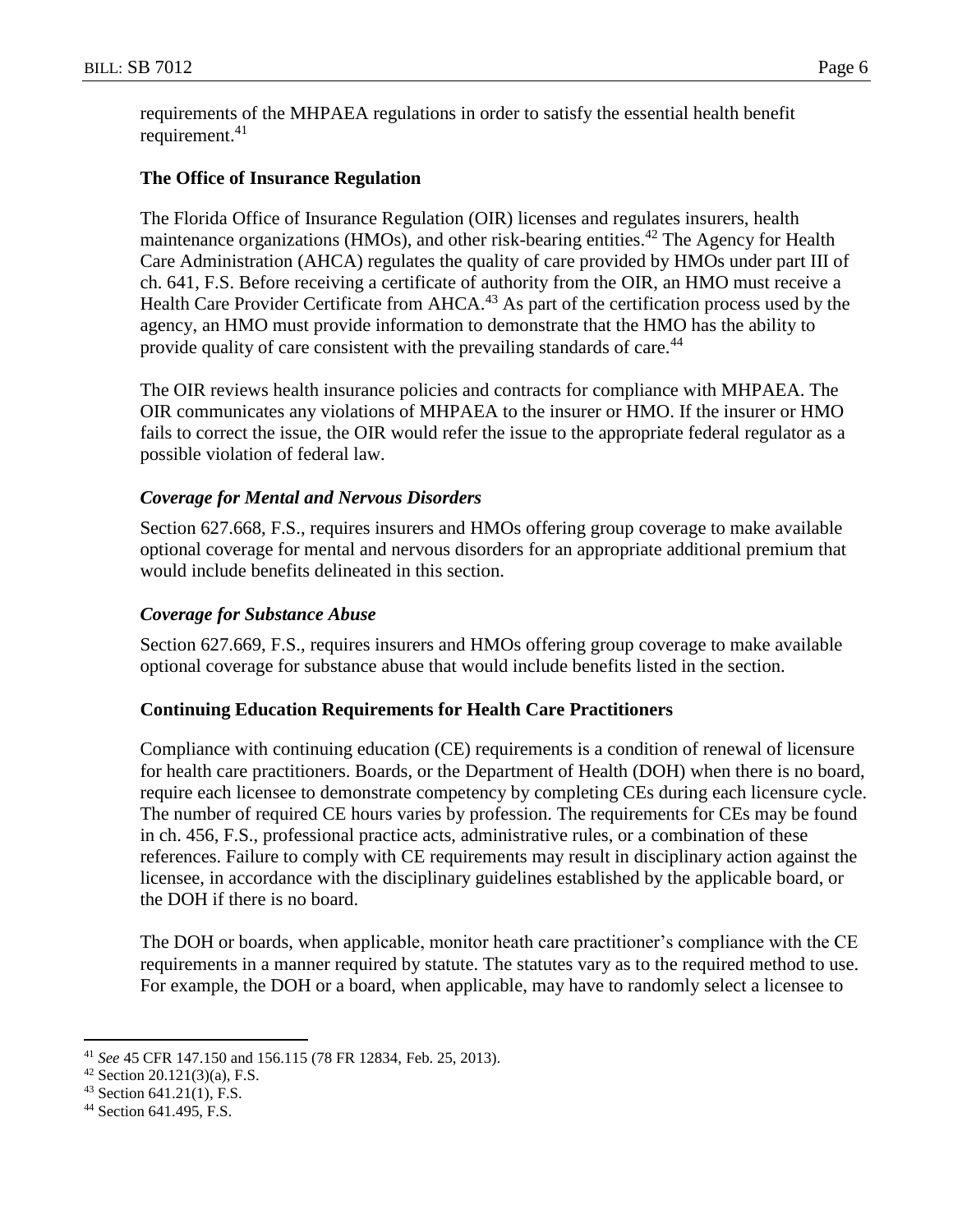request the submission of CE documentation,<sup>45</sup> require a licensee to a submit sworn affidavit or statement attesting that he or she has completed the required CE hours,  $46$  or perform an audit. Licensees are responsible for maintaining documentation of the CE courses completed.

# **The Good Samaritan Act**

The "Good Samaritan Act," codified in s. 768.13, F.S., provides immunity from civil liability for damages to any person who:

- Gratuitously and in good faith renders emergency care or treatment either in direct response to declared state emergencies or at the scene of an emergency situation, without objection of the injured victim, if that person acts as an ordinary reasonably prudent person would have acted under the same or similar circumstances.<sup>47</sup>
- Participates in emergency response activities of a community emergency response team if that person acts prudently and within the scope of his or her training.<sup>48</sup>
- Gratuitously and in good faith renders emergency care or treatment to an injured animal at the scene of an emergency if that person acts as an ordinary reasonably prudent person would have acted under the same or similar circumstances.<sup>49</sup>

The Good Samaritan Act, however, does not specifically address immunity from liability for individuals who attempt to render aid to others at risk of dying or attempting to die by suicide. Several states have implemented such measures in their Good Samaritan statutes in order to shield those who make a good faith effort to render aid from civil liability.<sup>50</sup>

# **Suicide Prevention Certified Schools**

Section 1012.583, F.S., requires the Department of Education (DOE), in consultation with the Statewide Office for Suicide Prevention and suicide prevention experts, to develop a list of approved youth suicide awareness and prevention training materials and suicide screening instruments that may be used for training in youth suicide awareness, suicide prevention and suicide screening for school instructional personnel. The approved list of materials:<sup>51</sup>

- Must identify available standardized suicide screening instruments appropriate for use with a school-age population and which have validity and reliability and include information about obtaining instruction in the administration and use of such instruments.
- Must include training on how to identify appropriate mental health services and how to refer youth and their families to those services;
- May include materials currently being used by a school district if such materials meet any criteria established by the department; and
- May include programs that instructional personnel can complete through a self-review of approved youth suicide awareness and prevention materials.

 $\overline{a}$ <sup>45</sup> See s. 457.107, F.S.

<sup>&</sup>lt;sup>46</sup> See ss.458.347(4)(e), 466.0135(6), 466.014, and 466.032(5), F.S.

 $47$  Section 768.13(2)(a), F.S.

<sup>48</sup> Section 768.13(2)(d), F.S.

<sup>49</sup> Section 768.13(3), F.S.

<sup>50</sup> Schiff, Damien, *Samaritans: Good, Bad and Ugly: A Comparative Law Analysis*, 11 Roger Williams Univ. L. Rev. 95 (2005).

<sup>51</sup> Section 1012.583(1), F.S.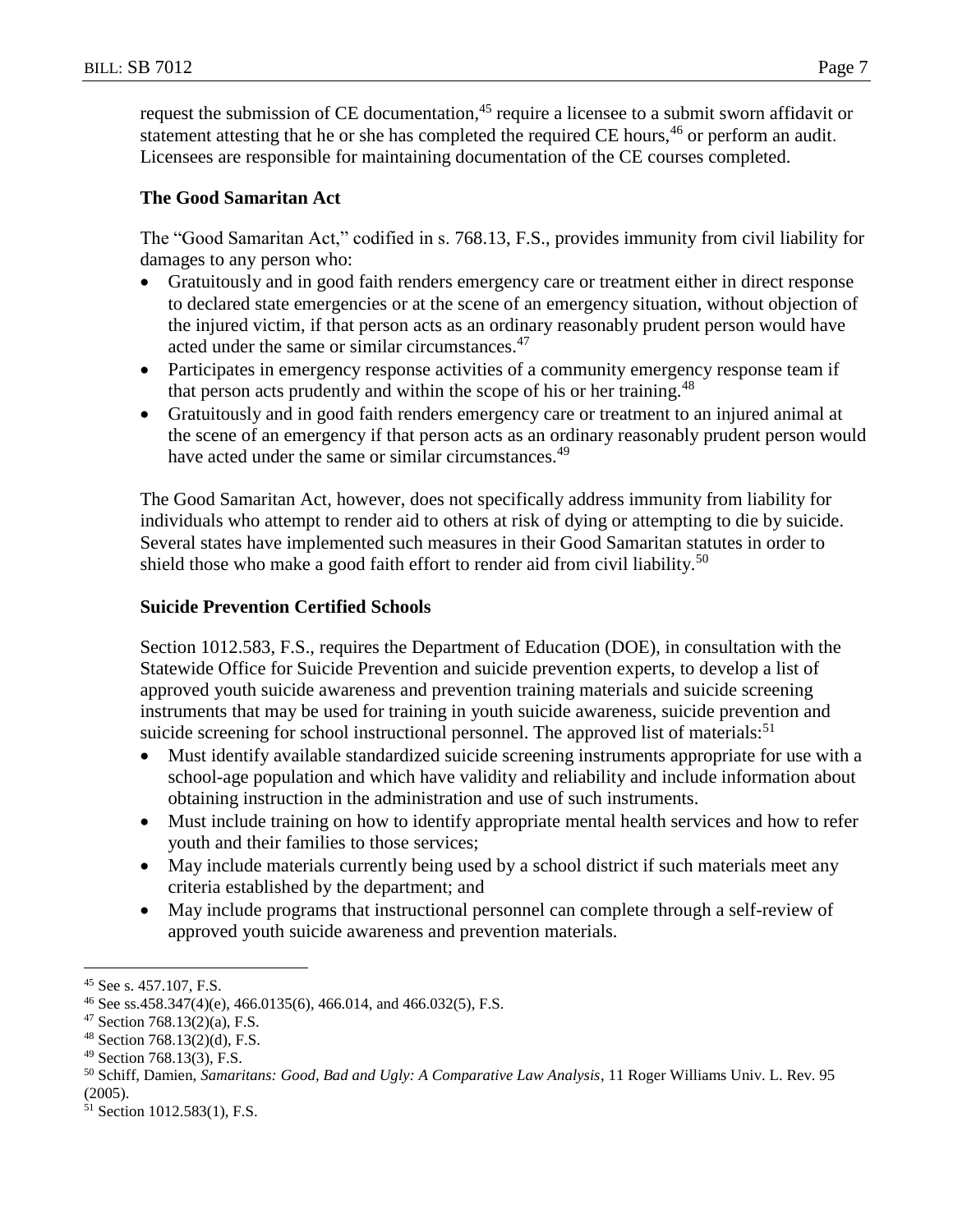- Has at least two school-based staff members certified or otherwise deemed competent in the use of a DOE-approved suicide screening instrument; and
- Chooses to incorporate 2 hours of the DOE-approved training materials and requires all of its instructional personnel to participate in the training.

Currently, neither public school instructional personnel nor charter school instructional personnel are required to participate in suicide prevention training, or be certified or deemed competent in the use of a suicide risk screening instrument. Additionally, neither public schools nor charter schools are required to use a suicide risk screening instrument to evaluate a student's suicide risk prior to initiating or requesting to initiate the Baker Act.

## **III. Effect of Proposed Changes:**

**Section 1** amends s. 14.2019, F.S., adding veterans and service members to the list of stakeholders that comprise the network of community-based programs intended to improve suicide prevention initiatives. The bill also requires the Statewide Office to coordinate education and training curricula in suicide prevention efforts for veterans and service members. The bill requires the Statewide Office to act as a clearinghouse for information and resources related to suicide prevention by disseminating evidence-based practices and by collecting and analyzing data on trends in suicide by various population demographics. The bill requires the Statewide Office to advise the Florida Department of Transportation (DOT) on the implementation of evidence-based suicide deterrents when designing new infrastructure projects.

**Section 2** amends s. 14.20195, F.S., directing the Suicide Prevention Coordinating Council (Council) to make findings and recommendations regarding suicide prevention specifically related to the implementation of evidence-based mental health awareness and assistance training programs and gatekeeper training throughout the state. The bill requires the Council to work with the DCF to advise the public on the locations and availability of local behavioral health providers.

The bill also adds five new voting members to the Council and requires that 18, rather than 13, members be appointed by the director of the Statewide Office. The bill amends the list of organizations appointed by the Statewide Office to include:

- The Florida Behavioral Health Association (the bill eliminates the individual memberships of the Florida Alcohol and Drug Abuse Association and the Florida Council for Community Mental Health because these organizations have merged to form the Florida Behavioral Health Association);
- The Florida Medical Association;
- The Florida Osteopathic Medical Association;
- The Florida Psychiatric Society;
- The Florida Psychological Association;
- Veterans Florida; and
- The Florida Association of Managing Entities.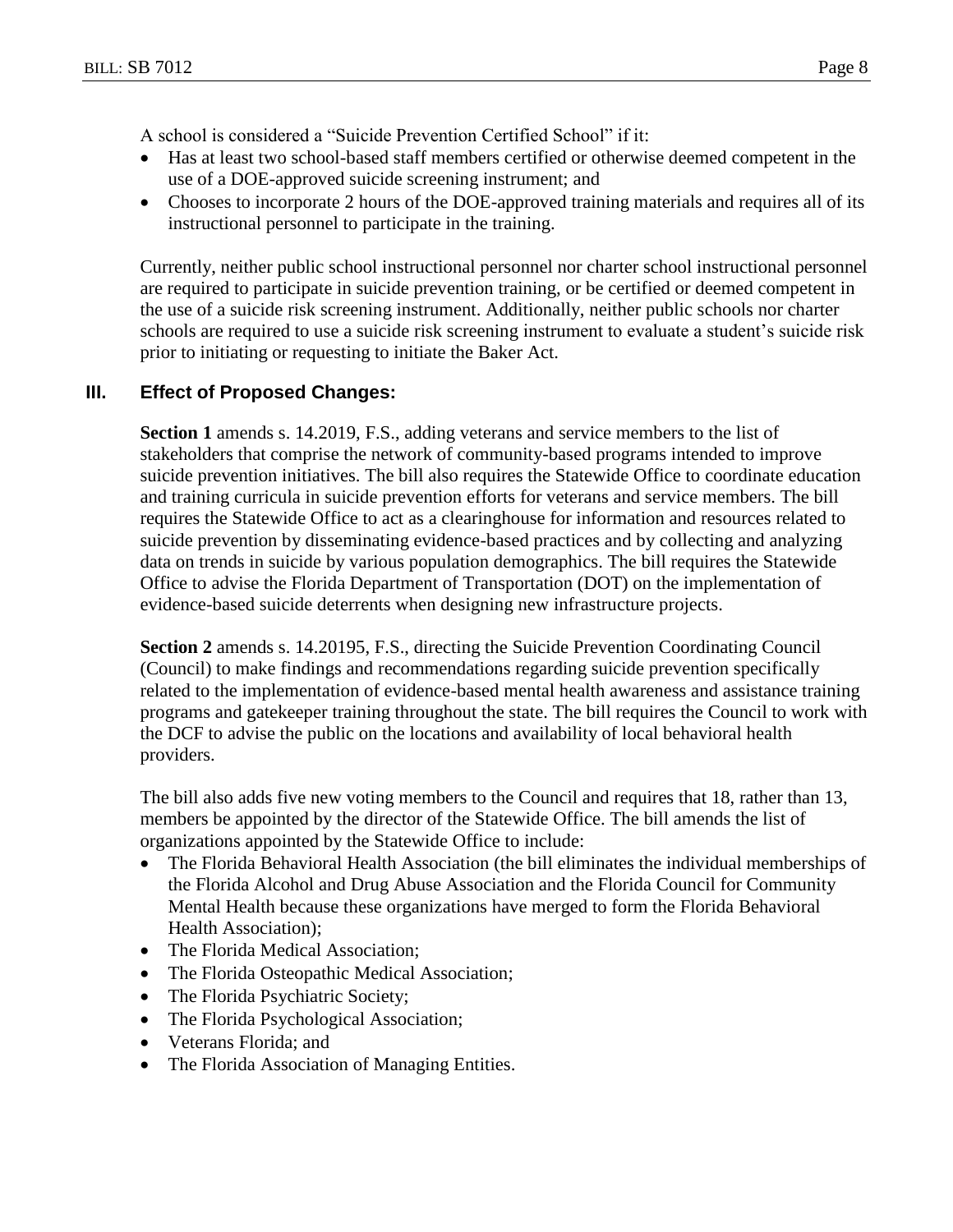**Section 3** amends s. 334.044, F.S., requiring the DOT to work with the Statewide Office in developing a plan to consider evidence-based suicide deterrents on all newly planned infrastructure projects throughout the state.

**Section 4** amends s. 394.455, F.S., defining first episode psychosis (FEP) programs as evidencebased programs that use intensive case management, individual or group therapy, supported employment, family education and supports, and appropriate psychotropic medication to treat individuals 14 to 30 years of age who are experiencing early indications of serious mental illness, especially first-episode psychosis.

**Section 5** amends s. 394.4573, F.S., establishing FEP programs as an essential element of a coordinated system of care and requires the DCF to conduct an assessment of the availability of and access to FEP programs in the state, including any gaps in availability or access that may exist. This assessment must be included in the DCF's annual report to the Governor and Legislature on the assessment of behavioral health services in the state. The bill also adds FEP programs to the elements of a coordinated system of care.

**Section 6** amends s. 394.463, F.S., requiring facilities who hold and release Baker Act patients who are minors to provide information regarding the availability of mobile response teams, suicide prevention resources, social supports, and local self-help groups to the patient's guardian upon release.

**Section 7** creates s. 456.0342, F.S., adding suicide prevention to the continuing education (CE) requirements for allopathic physicians, osteopath physicians, and nurses, effective January 1, 2022. Such licensees must complete two hours of CE courses on suicide risk assessment, treatment, and management. The bill requires the respective licensing board for each of the three professions to include the hours required for completion in the total hours of continuing education required by law.

**Section 8** amends s. 627.6675, F.S., requiring health insurers to offer benefits specified in the newly created s. 627.4193, F.S., rather than the benefits specified in s. 627.668 (optional coverage for mental and nervous disorders) and s. 627.669 (optional coverage for substance use impaired persons). The effective date of this section is January 1, 2021.

**Section 9** transfers and amends s. 627.668, F.S., and renumbers it as s. 627.4193, F.S., requiring insurers that issue, deliver, or provide comprehensive major medical individual or group coverage to comply with the Mental Health Parity and Addiction Equity Act (MHPAEA) and provide the benefits or level of benefits needed for the medically necessary care and treatment of mental and nervous disorders, including substance use disorders. The bill also requires both individual and group policies to be provided in a manner no more restrictive than medical and surgical benefits, while nonquantitative treatment limitations cannot be applied more stringently than applicable restrictions in federal law.

The bill requires insurers to submit annual affidavits attesting to compliance with the MHPAEA, and requires the OIR to implement and enforce applicable provisions of the MHPAEA and federal guidance/regulations relating to the MHPAEA. The bill provides rulemaking authority to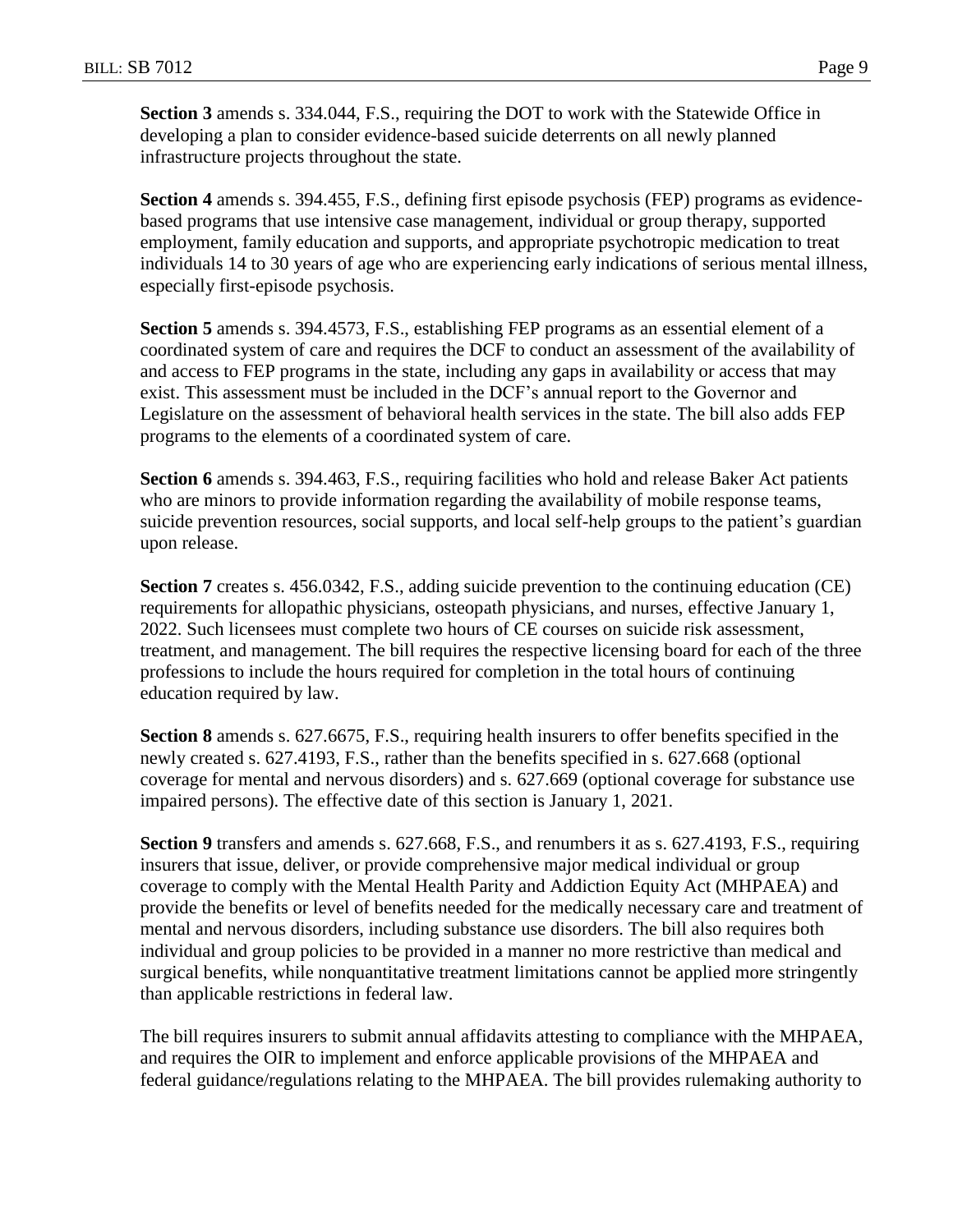the Financial Services Commission for implementation. The effective date of this section is January 1, 2021.

**Section 10** repeals s. 627.669, F.S., relating to optional insurance coverage requirements for substance abuse impaired persons. The effective date of this section is January 1, 2021.

**Section 11** amends s. 627.6699, F.S., making health benefit plans that provide coverage to employees of a small employer subject to the newly created s. 627.4193, F.S., to ensure compliance with the MHPAEA. The effective date of this section is January 1, 2021.

**Section 12** amends s. 641.26, F.S., requiring HMOs that issue or deliver comprehensive major medical coverage to submit annual affidavits to the OIR attesting to compliance with the newly created s. 627.4193, F.S., to ensure compliance with the MHPAEA, and provides rulemaking authority for OIR to implement the requirement. The effective date of this section is January 1, 2021.

**Section 13** amends s. 641.31, F.S., requiring all health maintenance contracts that provide comprehensive medical coverage to comply with the provisions of the newly created s. 627.4193, F.S., and provides rulemaking authority for the OIR to implement the requirement. The effective date of this section is January 1, 2021.

**Section 14** creates s. 786.1516, F.S., defining 'emergency care' to mean assistance or advice offered to avoid or attempt to mitigate a suicide emergency. The bill defines a 'suicide emergency' as an occurrence that reasonably indicates one is at risk of dying of or attempting suicide. The bill provides civil immunity for persons who provide emergency care at or near the scene of a suicide emergency.

**Section 15** amends s. 1002.33, F.S., requiring all charter schools to incorporate 2 hours of suicide prevention training for all instructional personnel by October 1, 2020. The bill also requires all charter schools to have at least 2 school-based staff members certified or otherwise competent in the use of an approved suicide screening instrument and have a policy in place to utilize the instrument to gauge a student's suicide risk before initiating a Baker Act or requesting the initiation of a Baker Act. The bill requires each charter school to report their compliance with these provisions to the DOE.

**Section 16** amends s. 1012.583, F.S., putting in place the same requirements for public schools as those detailed in Section 15 for charter schools. The bill also eliminates the 'Suicide Prevention Certified School' designation in statute.

**Section 17** amends s. 394.495, F.S., to correct cross-references related to child and adolescent mental health systems of care.

**Section 18** amends s. 394.496, F.S., to correct cross-references related to service planning.

**Section 19** amends s. 394.9085, F.S., to correct a cross-reference related to behavioral provider liability.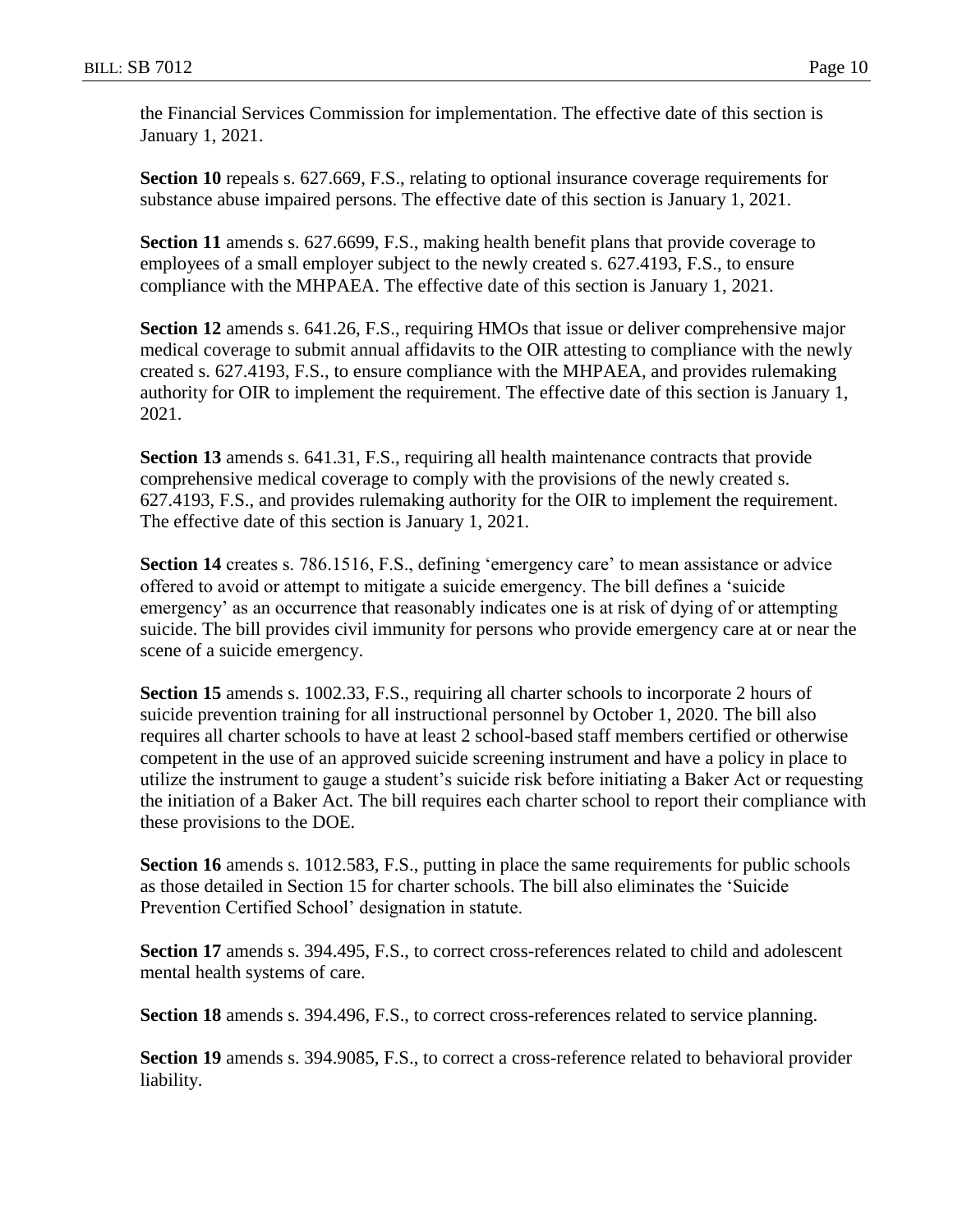**Section 20** amends s. 409.972, F.S., to correct a cross-reference related to mandatory and voluntary enrollment in Medicaid.

**Section 21** amends s. 464.012, F.S., to correct a cross-reference related to licensure of advanced registered nurse practitioners, fees, and controlled substance prescribing.

**Section 22** amends s. 744.2007, F.S., to correct a cross-reference related to powers and duties of public guardians.

**Section 23** requires the Office of Program Policy Analysis and Government Accountability (OPPAGA) to perform a review of suicide prevention programs in other states and make recommendations on their applicability to Florida. The bill also requires the OPPAGA to submit a report containing the findings and recommendations to the President of the Senate and the Speaker of the House of Representatives by January 1, 2021.

**Section 24** provides an effective date for the bill of July 1, 2020.

#### **IV. Constitutional Issues:**

A. Municipality/County Mandates Restrictions:

None.

B. Public Records/Open Meetings Issues:

None.

C. Trust Funds Restrictions:

None.

D. State Tax or Fee Increases:

None.

E. Other Constitutional Issues:

None identified.

### **V. Fiscal Impact Statement:**

A. Tax/Fee Issues:

None.

B. Private Sector Impact:

SB 7012 would require large employer group health policies and HMO contracts to provide coverage for mental health and substance use disorders as that coverage would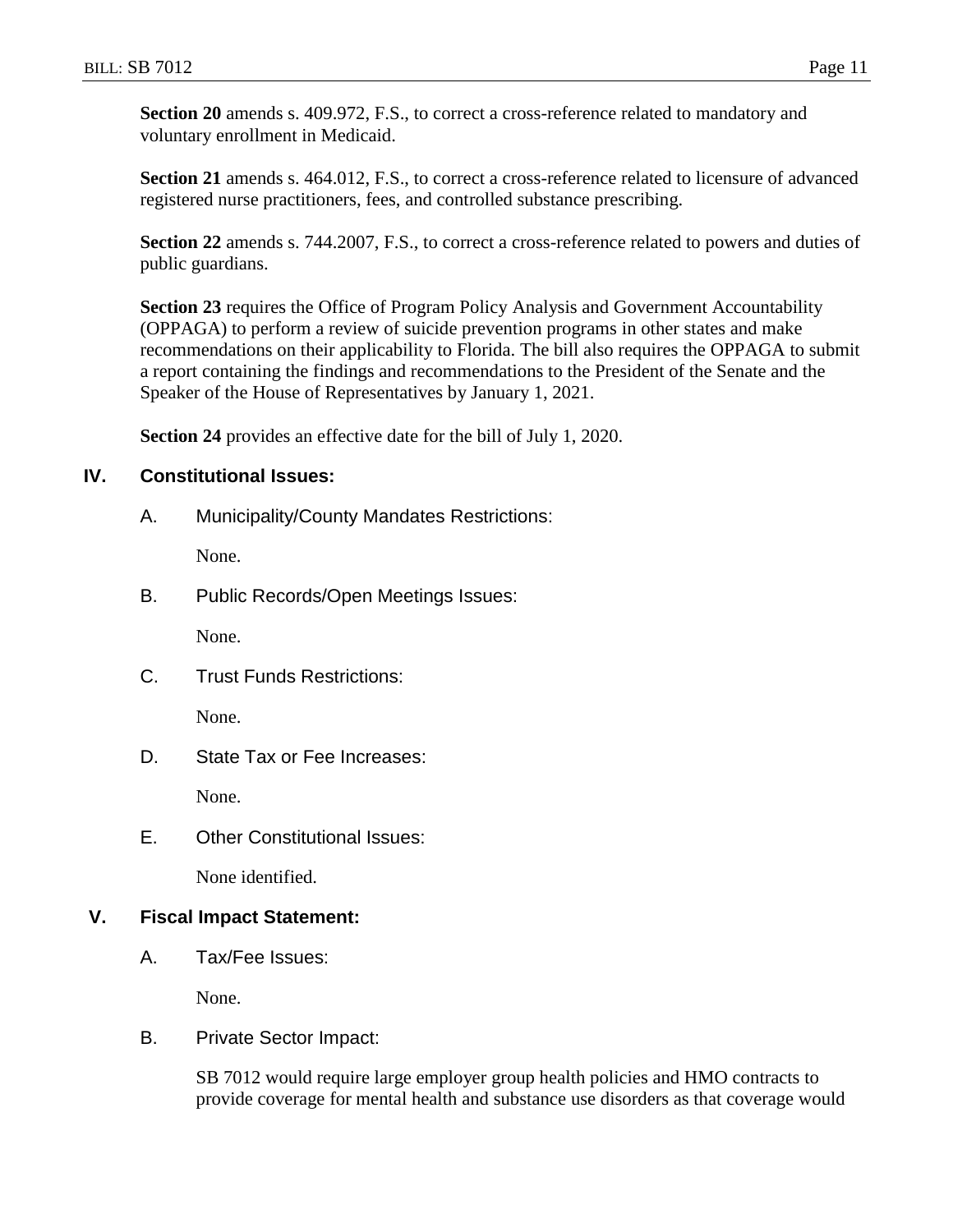no longer be at the option of the employer. Additionally, certain health care practitioners may be impacted by the bill's continuing education requirement.

Charter schools may be impacted by having to train and/or hire new personnel to meet the suicide prevention training and staffing requirements under the bill. These impacts are indeterminate.

C. Government Sector Impact:

According to the DCF, two additional full-time equivalent (FTE) staff positions are needed for the Statewide Office of Suicide Prevention for \$155,386 in recurring costs and \$8,896 in nonrecurring costs. In addition, there will be additional recurring contract costs of \$262,650 to maintain the Network of Care website that provides information on locations and availability of local health care providers.

The bill has an indeterminate fiscal impact on the Department of Transportation to develop a plan relating to evidence-based suicide deterrents in certain locations.

The bill has an indeterminate fiscal impact on public schools and charter schools due to the bill's provisions relating to in-service suicide prevention training requirements.

#### **VI. Technical Deficiencies:**

None.

#### **VII. Related Issues:**

None.

#### **VIII. Statutes Affected:**

This bill substantially amends the following sections of the Florida Statutes: 14.2019, 14.20195, 334.044, 394.455, 394.4573, 394.463, 394.495, 394.496, 394.9085, 409.972, 464.012, 627.6675, 627.6699, 641.26, 641.31, 744.2007, 1002.33, and 1012.583.

This bill creates the following sections of the Florida Statutes: 456.0342, 627.4193, and 786.1516.

This bill repeals the following sections of the Florida Statutes: 627.668 and 627.669.

#### **IX. Additional Information:**

A. Committee Substitute – Statement of Changes: (Summarizing differences between the Committee Substitute and the prior version of the bill.)

None.